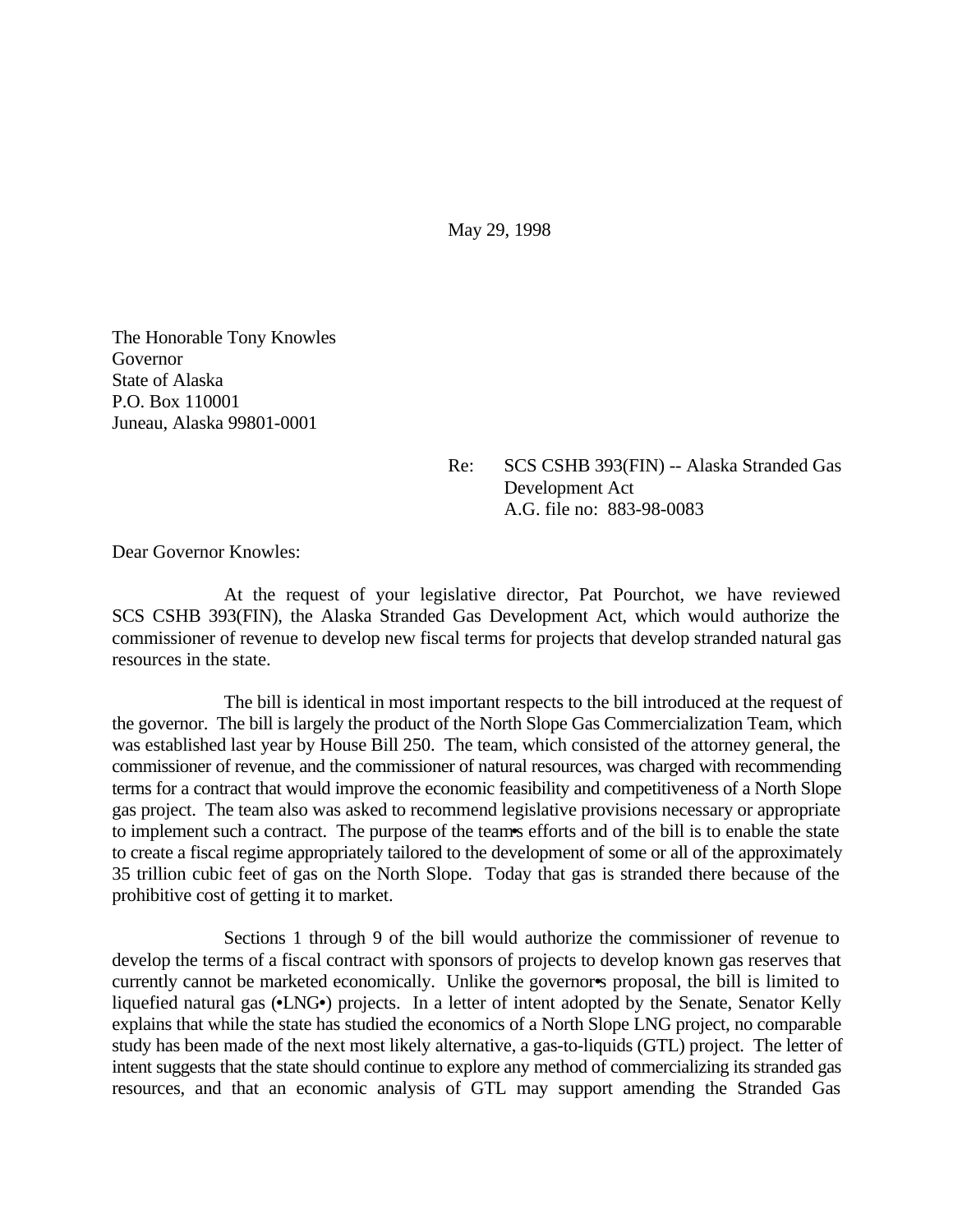The Honorable Tony Knowles, Governor May 29, 1998 A.G. file no: 883-98-0083 Page 2

Development Act to include it. The North Slope Gas Commercialization Team's Report to the Governor of December 15, 1997, in fact identifies an LNG project as the •most promising• alternative for commercializing North Slope gas and focuses its economic analysis exclusively upon it, although the fiscal principles in the Report which are incorporated in the bill, could be applied more broadly.

The payments required by the contract would replace some or all of the state and local taxes that would otherwise apply to qualified sponsors as a consequence of their participation in a qualified project. Those taxes might include: (1) the state and local ad valorem property taxes that would be imposed on the project facilities; (2) the production or severance tax that would be imposed on the gas produced and marketed by the project; and (3) the state corporate income tax obligation arising as a consequence of the construction and operation of the project. In addition, the commissioner of natural resources may develop terms, which the commissioner of revenue may include in a contract, addressing timing and notice of the state•s right to take its royalty gas in kind, as well as a method for valuing the state<sup>s</sup> royalty share of gas. In effect, the bill would permit the commissioner of revenue to develop terms that would replace the state•s current fiscal regime --which, if applied to a North Slope gas project today, would be relatively regressive and front-end loaded - with a regime that is more progressive and back-end loaded, in an effort to lower the risk of the project and boost the rate of return that investors could expect.

The principal difference between this bill and the version introduced at the governors request is that the former, though empowering the commissioner of revenue to negotiate fiscal terms, does not authorize the commissioner to actually execute the contract. Instead, sec. 3 of the bill adds AS 43.82.435, which provides that the •governor may transmit a contract developed under this chapter to the legislature together with a request for authorization to execute the contract.• The section further provides that the contract is not binding unless the governor is authorized to execute the contract by a subsequent enactment. In the view of legislative counsel, this aspect of the bill may reflect an encroachment by the legislature upon the powers properly reserved to the executive branch under the Alaska Constitution. However, legislative counsel also recognized that the executive is free as a matter of comity to acquiesce in what amounts to the legislature•s request for more active oversight. In fact, the governor, in the transmittal letter accompanying his proposed legislation, encouraged the legislature to review the contract and approve it before it became effective. The governor made this request because of the importance of North Slope gas development to the state.

We agree with legislative counsel that the governor may acquiesce in the approach adopted by the legislature. We also note that it is far from clear that the legislatures approach would, in fact, violate the separation of powers doctrine. The legislature arguably has not usurped an executive function, but rather has divided its delegation of authority into two steps, rather than the traditional one. It should be noted, moreover, that both the negotiation of the contract and its submission to the legislature are discretionary. Finally, it is relevant that the contract that is to be provided to the legislature involves the state•s fiscal regime, a subject substantially within the purview of the legislative branch under art. IX of the Alaska Constitution. Since the contractual payments in lieu of taxes authorized by this bill could be characterized as, in essence, a new tax, the legislature may well be required to levy the new tax by law. Viewed in this light, the legislature • approach might not only be permissible, but necessary, under the constitution.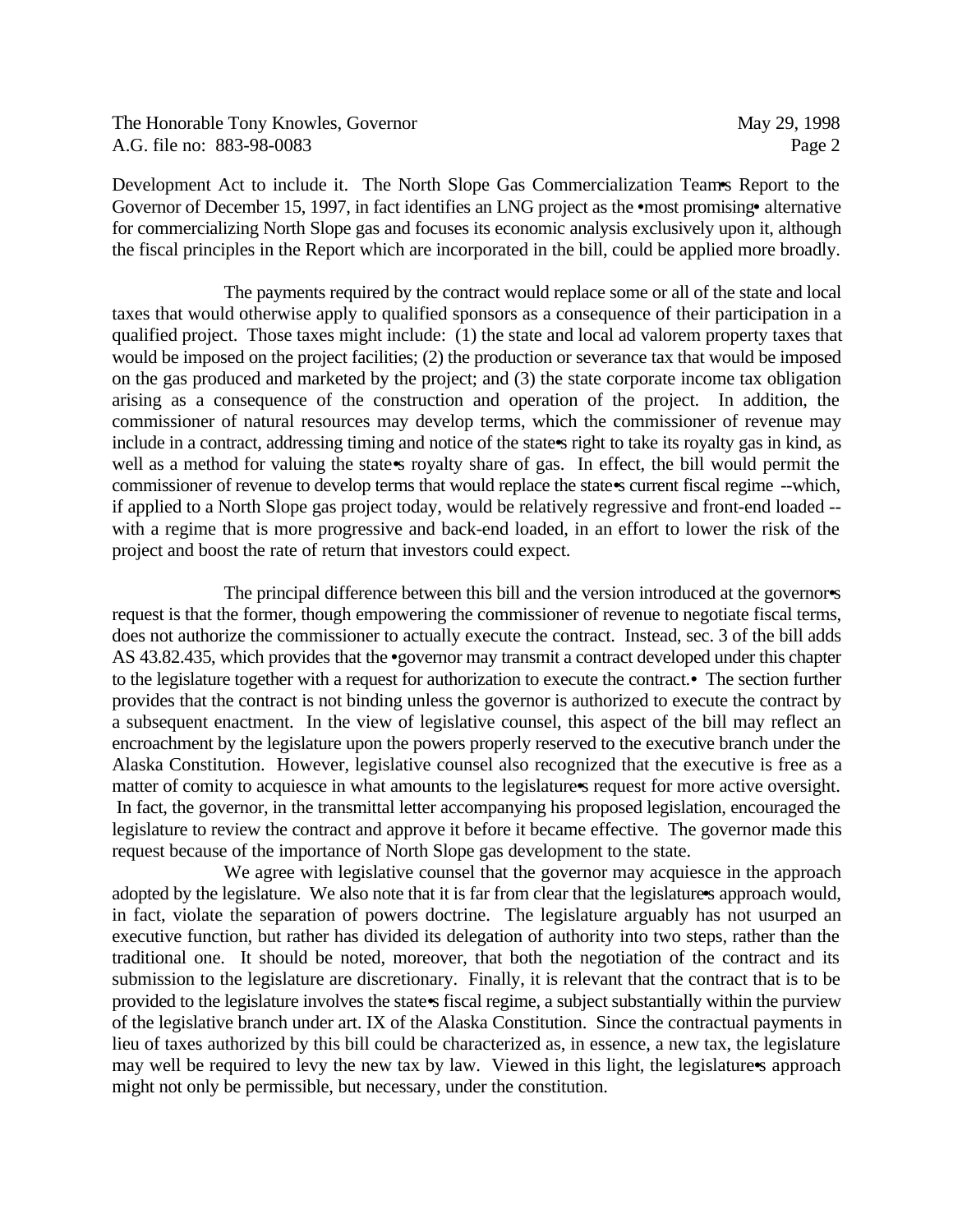The Honorable Tony Knowles, Governor May 29, 1998 A.G. file no: 883-98-0083 Page 3

There are a number of other important issues raised by this legislation. First, art. IX, sec. 1 of the Alaska Constitution provides that •[t]he power of taxation shall never be surrendered.• The bill raises the •surrender of the taxing power• question because it contemplates development of a long-term contract that reflects the fiscal terms applicable to the sponsors of a stranded gas project. The legislation itself, however, is not unconstitutional under art. IX, because it does not purport to bind future legislatures. Instead, it merely authorizes the commissioners of revenue and natural resources to develop appropriate contract terms. Authorization to execute the contract will not be delegated to the executive branch until the legislature has had an opportunity to review the contract and ascertain whether its terms are in the public interest. Even if that authorization is given, the legislature may expressly provide that the contract<sup>t</sup>s fiscal terms are binding only so long as no future legislature decides to exercise the taxing power in a different way. In other words, the •surrender of the taxing power• issue may never arise. A concrete analysis of the issue must be left to the day the legislature decides whether, and if so under what terms, it will allow execution of a contract at all.

The second issue is the bill•s provision in sec. 3, adding AS 43.82.500 - 43.82.520, for municipal participation and revenue sharing. Like the former Industrial Incentive Act (AS 43.25, repealed in 1986), the bill recognizes that changes in the state•s tax regime will be ineffective to encourage development unless municipal tax changes are also included. Unlike the former Act, the bill includes provisions to ensure that affected municipalities receive a •fair and reasonable• share of the payments from a project that affects them. The bill also creates a municipal advisory group to assist the commissioner in developing the contract terms that may affect municipalities.

Third, the bill recognizes that the commissioners of revenue and natural resources may have to review confidential company data in order to develop fiscal terms that best advance the state  $\cdot$ s interests. The people of the state, however, have a right to know the basis for administrative decisions affecting their welfare. The bill strikes a balance between, on the one hand, the state interest in encouraging competition and the right of companies to keep proprietary information from their competitors and, on the other hand, the public•s right to review their elected and appointed officials• decisions. The bill does this by limiting confidential treatment to proprietary information that, if revealed, would both affect a company•s competitive position and significantly diminish the value of the information. In addition, information loses its confidential status as soon as confidentiality is no longer necessary to protect the company•s competitive position or the information•s value.

Finally, an important goal of this legislation is to facilitate the hiring of Alaskans in all phases of the construction and operation of a stranded gas project. The bill adds AS 43.82.230, which requires employers participating in a project to advertise locally for available positions and use Alaska job service organizations located throughout the state. Most significantly, the commissioner is directed, •[w]ithin the constraints of law,• to include a provision in a contract requiring sponsors to employ qualified Alaska residents and Alaskan-owned businesses. The commissioner of labor will prepare and present to the legislature an annual report compiled from state data bases, particularly quarterly unemployment insurance reports, regarding the residency of employees working in the state on the project. We see no constitutional problem with these aspects of the bill, because the bill expressly provides that the Alaska hire provisions in the contract must be consistent with •the constraints of law.•